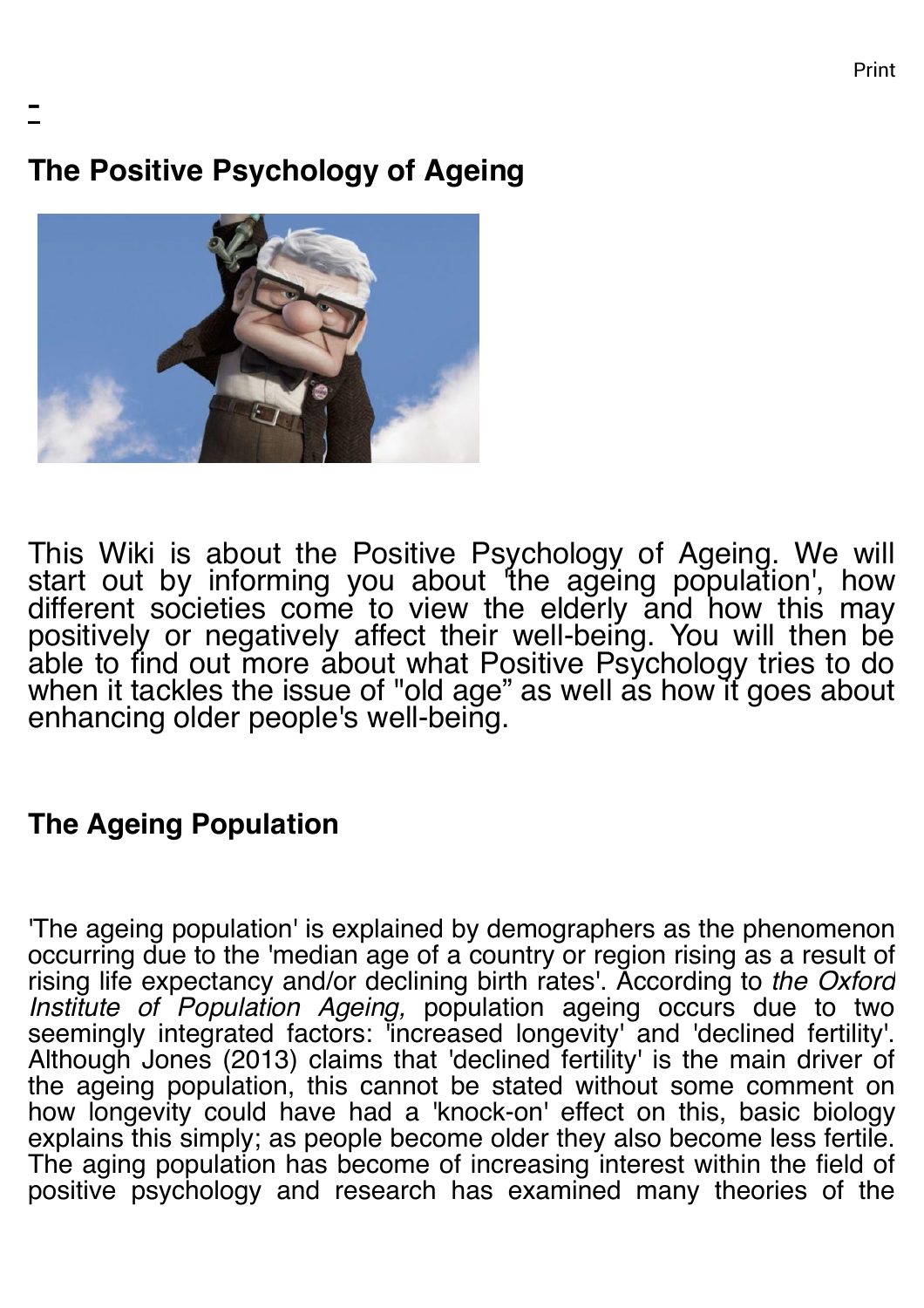positive psychology of aging all of which will be discussed later along with societal applications of these theories and the impact of these changes within society.

### **Societal Views on the Elderly**

Although population ageing is wide spread around the world it is most advanced in more developed countries, in particular Europe and Asia and has a different effect in both westerns and eastern societies.

## *Western Society*

Culturally a 'western society' can be defined including all cultures that are directly derived from and influenced by European Cultures. Western culture follows individualists' belief that the individual need is greater than the group as a whole and this dictates social policy and aptitudes of the individual. Social Cognitivists have identified a difference in cognition due to these societal beliefs.

As stated by the *Oxford Institute of Ageing* the UK national population age structure (like most Western cultures) has aged continuously over the past century, measured by the increase of people over 60 and the decrease of people under 15; although demography is difficult to predict the UK is expecting over 25% of their population to be over 60 by 2025. Therefore policies and initiatives to care for the older generation have been put in place, although this would seem a positive move for the well-being of the elderly in the news, and in fact on parliament websites, the tone is generally very negative including statements that elderly care and pensions 'costs the tax payer' (www.parliament.co.uk) and 'highly impacts social services and the NHS' (The Independent). This and other implications are discussed in *4.a.*

## *Eastern Society*

Culturally an 'eastern society' can be defined including all cultures that are derived from and influenced by East Asia. Eastern culture follows the collectivist viewpoint valuing cooperation with each working towards the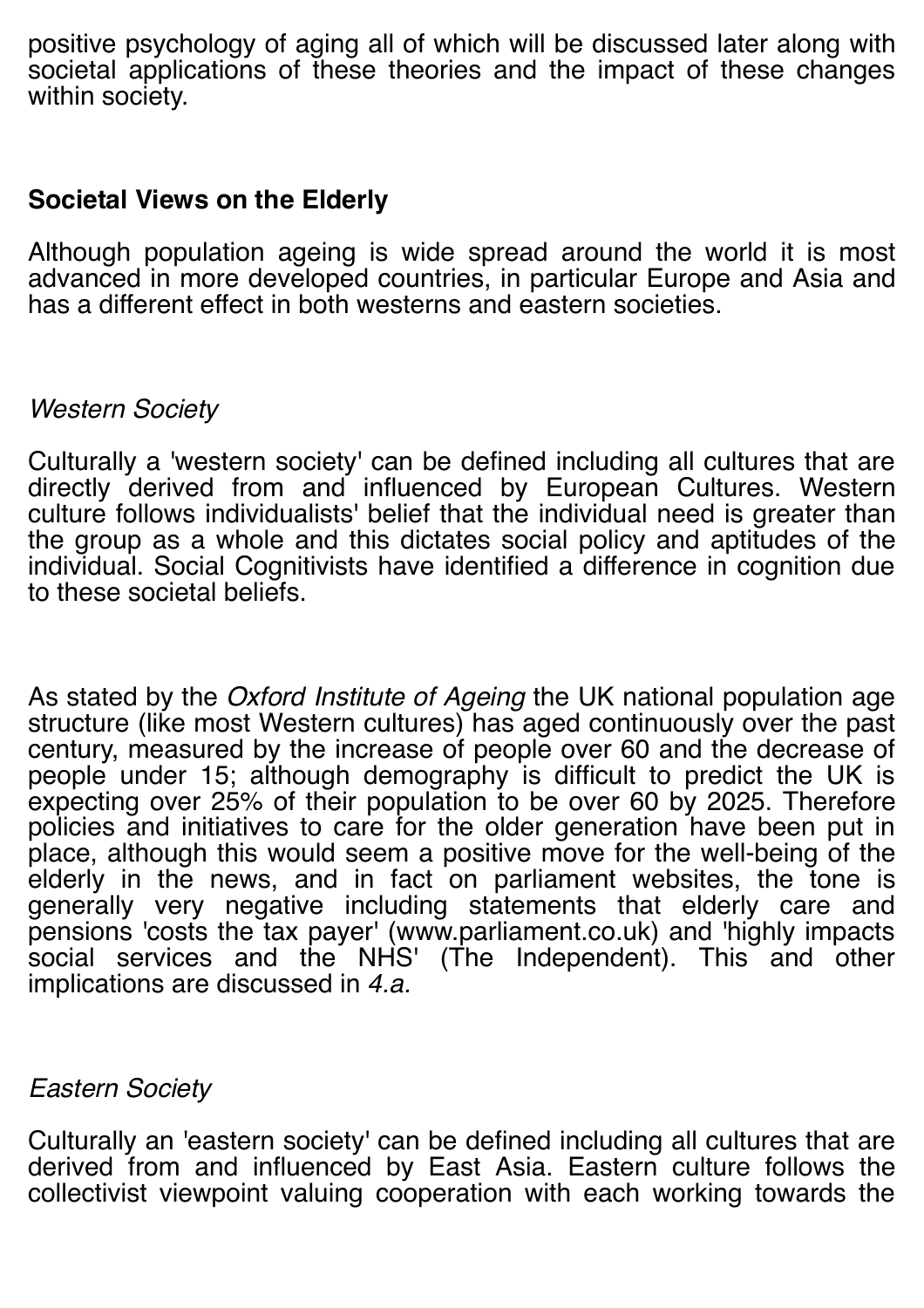family or group goals therefore social policy follows these beliefs, for an example see 'Communism in China'

## **How it affects their wellbeing**

Good well-being includes a good or satisfactory condition of existence that is characterized by health, happiness and prosperity. Good well-being in the elderly includes good mental and physical health, feelings of safety and security as well as integration in society. Positive and negative effects of the societal views on the elderly are discussed below.

# *Positive Effects on well-being*

*Charitable giving* has been seen to have a profound effect on well-being. In a government review of the topic Halpern (2010) actually explains how human genetics are programmed to release serotonin when they have done something for somebody else, in particular someone that they identify with (for a similar discussion about group identification see  $3.c$ ). identify with (for a similar discussion about a similar discussion as Therefore it makes sense that charitable giving is mutually beneficial to all involved. In a claim by Kahana and colleagues (2013) this appears to have a stronger benefit when helping the elderly as most humans can identify with issues of elderly relatives and general *fear* of reaching old age themselves. Consequently, charities specifically set up to help the elderly are advertising these mutual benefits in their ad campaigns, for example, 'Help The Aged' offer services to benefit the elderly as either a direct result of volunteering or as a results of collective fundraising. Services include 'ending loneliness', 'healthy eating, exercise, warm homes, family and relationship building etc.'. To me however it appears that such services and positive focus on theses areas of personal life would not only benefit the elderly but in fact all generations, this is common theme throughout the majority of literature review in the next few sections.

*Social integration* refers to principles by which individuals or actors are related to one another in a society. As earlier mentioned, in general, people are much more charitable to those with whom they identify (see *3.a*) thus their wellbeing will improve as a result of this, this is just one way in which social integration benefits well being in general. More specifically however, Branscombe and colleagues (1999) expressed the importance of group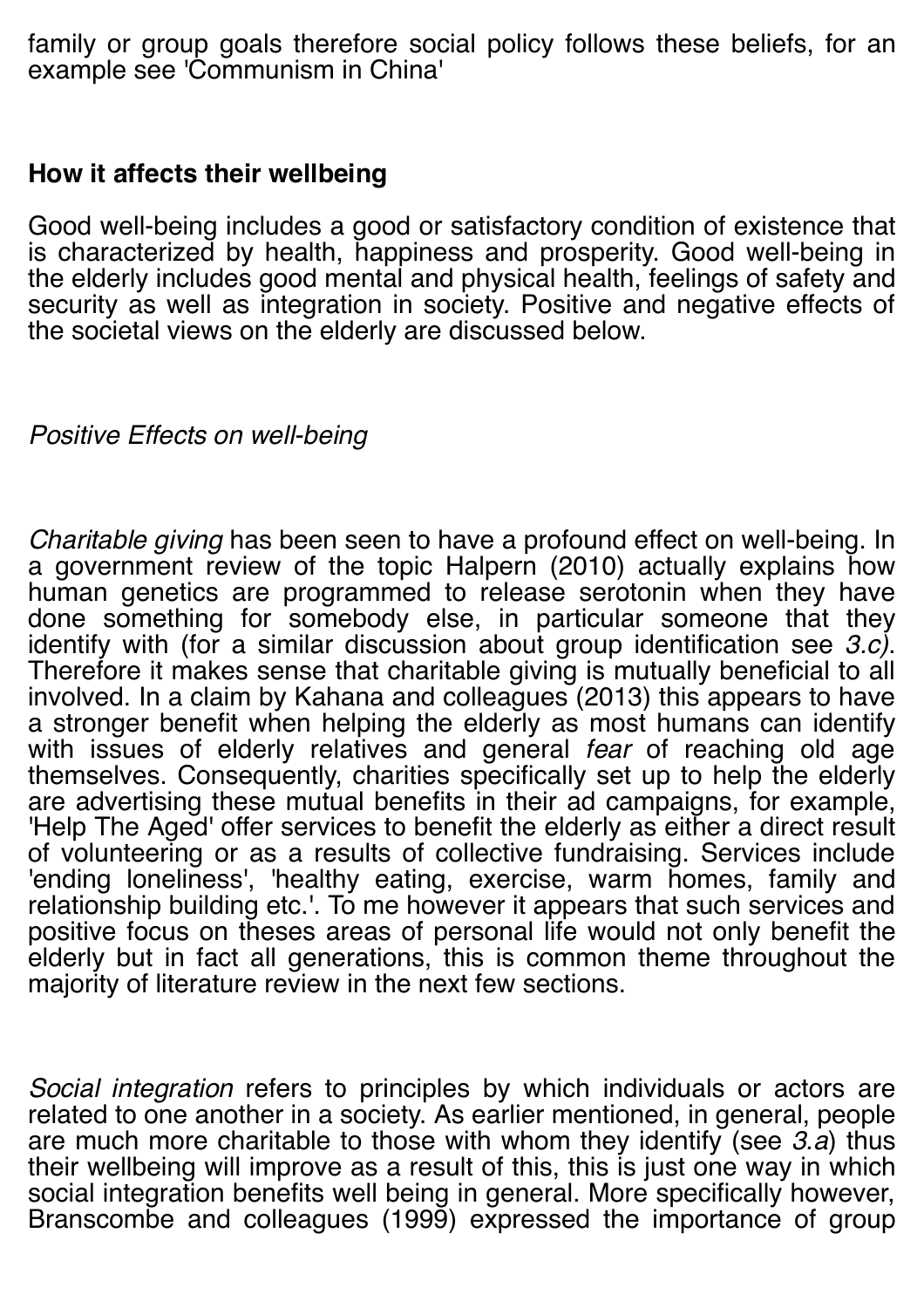identification, particularly within minority groups, and how it positively affects well-being. Their study expressed the importance of group identification as a mechanism to relieve prejudice as well as diminish feelings of isolation that may in turn lead to prejudice feelings, or worse actions. The Laureate Group extends this theory in their study demonstrating how living in some form of assisted/communal living arrangement is significantly better than living at home alone for the elderly. This is interestingly contrary to most older peoples initial preference of 'I just want to stay at home' (this also benefits the health and wellbeing of family members). They claim that the sense of community identification in these homes sees to improve life satisfaction, this I completely agree with having been through this with my own grandparents.

# *Negative Effects on well-being*

*Social identification* is the process by which we define ourselves in terms and categories that we share with other people. Based on the comments in 3.b it is unsurprising that a lack of social identification has a negative impact on health and well being for the older generation. As a somewhat minority group in most societies (although this will arguably change) the elderly face prejudice on a regular basis, some of which has been identified in *1.b.ii*. In order to cope with this studies including Weiss and Lang (2011) have found that identifying oneself as younger or as a member of a group will alleviate these feelings of prejudice. A perfect example of this can be found in Furman's (1997) book identifying the negative impacts of the 'Beauty Shop Culture' on the elderly. This book explains some difficulties older Jewish women may have when 'facing the mirror' in a culture that is literally obsessed with image and beauty. This culture has huge control over self-perception and as earlier mentioned feelings of insecurity, being different and not belonging have a hugely negative influence over wellbeing, this may then lead to further conditions. I personally would argue however that this is not solely applicable to the older generation; this could be easily backed up by the countless studies of adolescence and cultural influences etc.

*Mental Health* refers to a person's condition with regard to their psychological and emotional wellbeing. Although so far all comments on wellbeing have included a proportion of mental health I felt it important to include this in a separate section, as it is solely an interest in most research and involved its own literature review. *Depression* refers to feelings of severe despondency and dejection. According to 'Psych Central' the elderly are an extremely high-risk group for depression.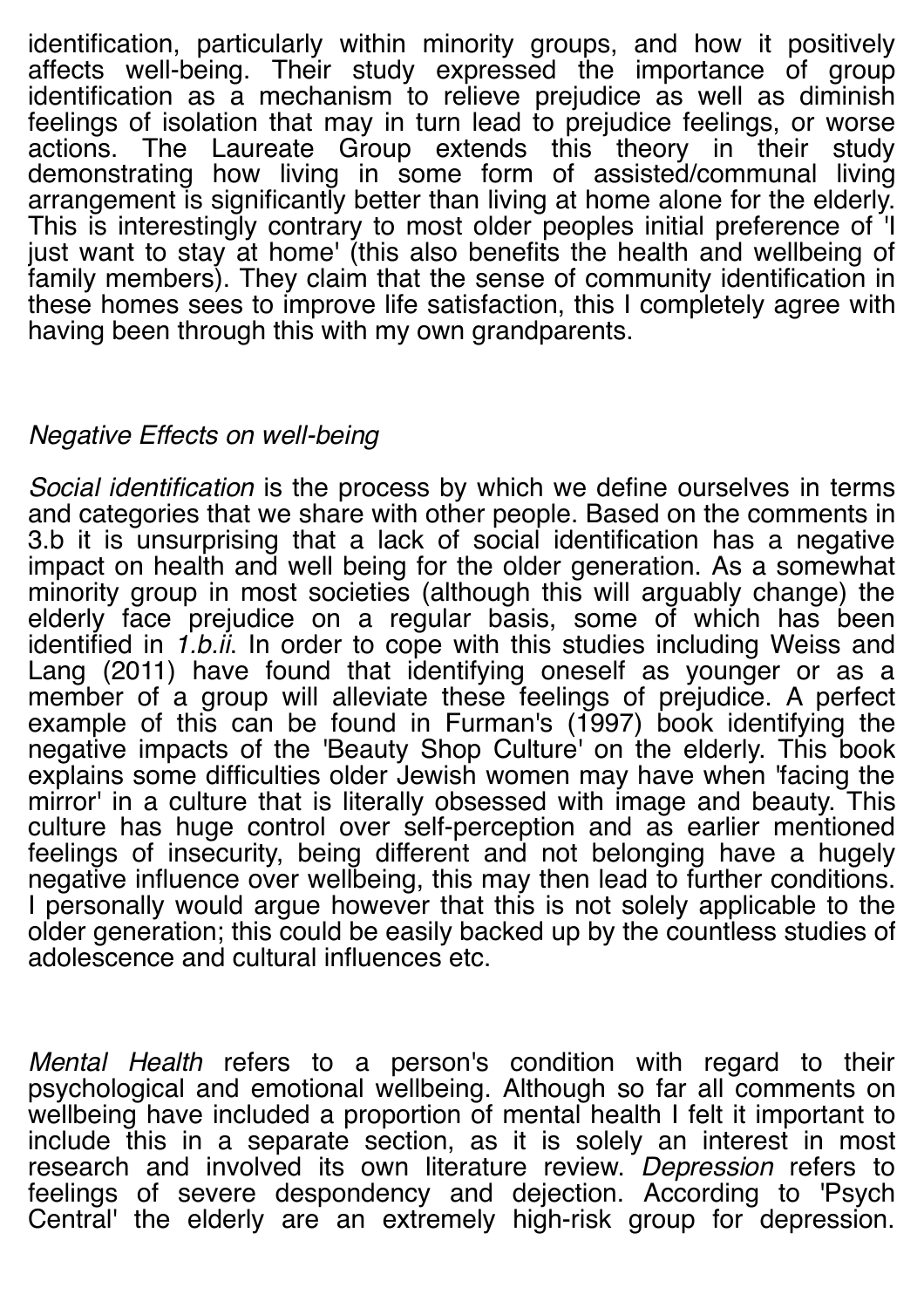Depression is naturally associated with poor well being and poor functioning so there is no doubt that depressive symptoms and depression have a hugely negative impact on health and life satisfaction, not only of adults but anyone suffering. It is seemingly natural causes that make the elderly such a high-risk group however. The two main causes of depression in the elderly are loss and illness of a loved one. Interestingly a study by Pinquart at al. (2003, 2011) compared the impact of caring for an ill spouse and caring for an ill parent (or parent-in-law) and found the negative impact caring for an ill spouse was significantly greater than caring for an ill parent. Although one may argue that this is down to a 'natural circle of life' attitude it is interesting that the loss of a loved on at an older age (be that a spouse, friend or family member) has a greater negative effect on wellbeing than loss of a loved one at a younger age. This is explained in much greater detail in Pinquart's meta-analysis.

# **Approaches to Understanding Ageing**



**The Positive Psychology of Ageing**

Scientists as well as lay people have been trying to understand the concept of ageing. The following perspectives help us understand how ageing affects individuals. These theoretical approaches also inform medical, political and psychological interventions aimed at improving the well-being of older people:

The *Biomedical Model of Ageing* focuses on the control of symptoms in old age or on how older people may delay disease. In other words, this approach concentrates on the absence of chronic disease and risk factors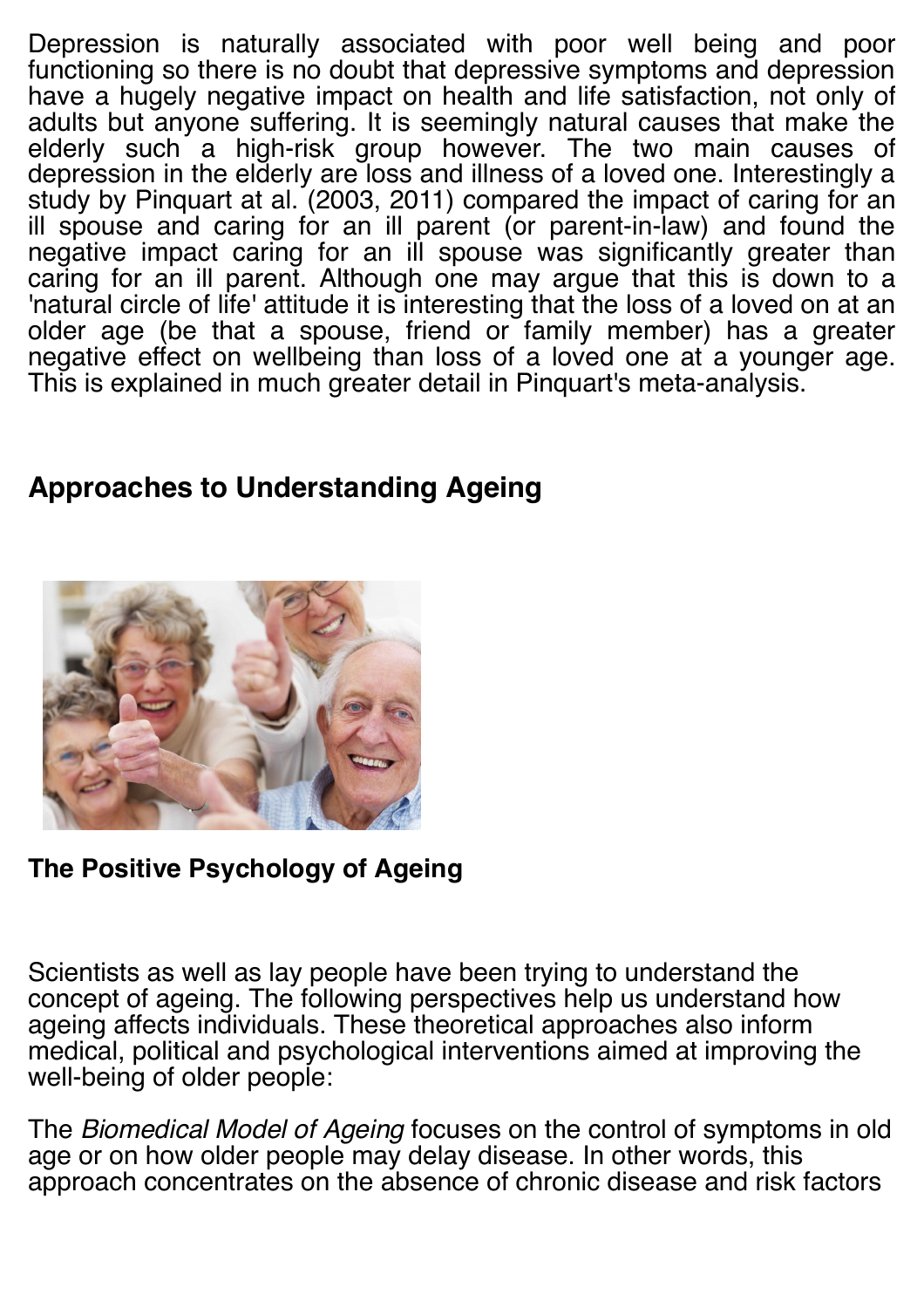for disease. This highly **medicalised model** emphasizes negative aspects of old age (Baltes & Baltes, 1990).

The psychosocial *Theory of successful Ageing* on the other hand tries to look at how older people may optimize their well-being by making agerelated choices (Baltes et al., 1990). Here scientists suggest that "successful ageing" can be achieved if individuals choose to compensate for their loss or their reduction of abilities by adjusting to the new situation or by re-evaluating previously important goals. Although the framework of "successful ageing" does look at aspects of ability instead of disease, it is a theory that looks for successful **adaptation to age-related changes** (Baltes & Baltes, 1990) and can therefore be described as a theory that views age as a time of decline. Hence, the best that can be done is to make the most of what is left of one's ability (Ranzijn, 2002).

The psychologist Ranzijn (2002) explains that compensating for loss in ability is only one part of ageing. He argues that research should be concentrating on positive gains and evolving strengths in old age. Ranzijn relates to a relatively new approach to ageing that emphasizes subjective constructs of well-being - this leads us to the *Positive Psychology of Ageing*.

# **Arguing the Case for "The Positive Psychology Of Ageing"**

## **Suggested Reading** -->

If you want to understand the core idea behind the positive psychology of ageing, then you should read this article:

#### **Ranzijn, R. (2002). Towards a Positive Psychology of Ageing: Potentials and Barriers.** *Australian Psychologist***, 37 (2), 79-85.**

Even though the paper is a little bit dated, it explains why the relatively young science of positive psychology should be applied to the science of ageing.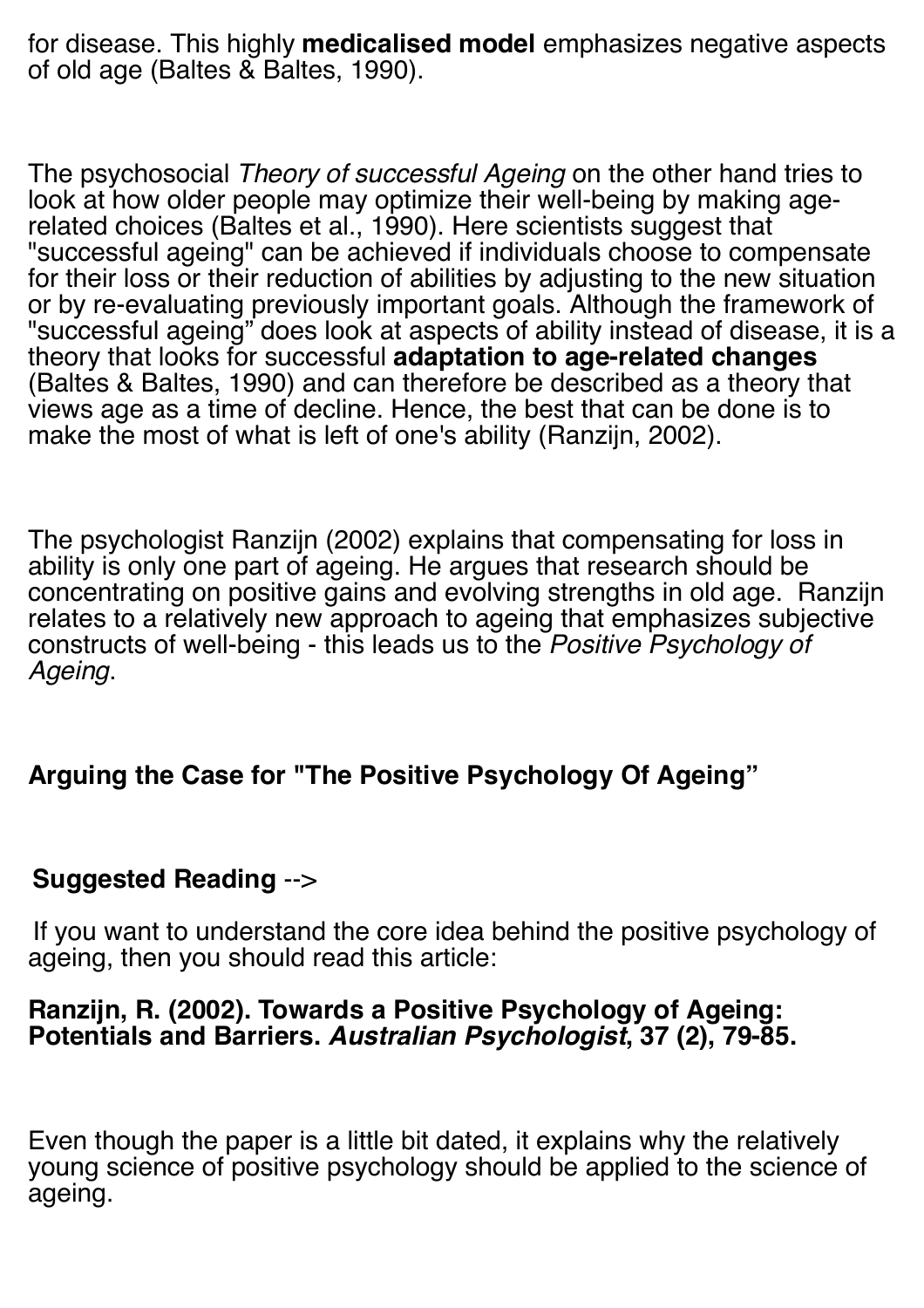The key points that you will take from this theoretical piece of writing are:

It is necessary to apply positive psychology to *gerontology* (the science of ageing) because of:

- 1.The current over-emphasis on negative aspects of older age
- 2.Negative attributes of old age are easier to measure (e.g. declining cognitive ability) than positive attributes (hence: the scientific literature refers to negative attributes a lot)
- 3.Scientists must take older people's environment into account when measuring their abilities
- 4.There is a lot of empirical evidence for the potentials older people have (see examples in "Research Evidence" section)
- 5.Positive Psychology could enhance well-being of older adults by creating better understanding of old age and by helping to remove constraints (within individual, within society)

## **The Philosophy behind "The Positive Psychology of Ageing"**

Seligman and Csikszentmihalyi (2000) describe positive psychology as a "science of positive subjective experiences, positive individual traits, and positive institutions". Positive psychology tries to enable individuals and society to develop their potentials.

The **positive psychology of ageing** can be seen as a **psychological resource model** of ageing (Hill, 2010). Rather than focusing on pathology or losses that need to be compensated for, positive ageing looks at the **potentials** of older people. Positive ageing is concerned with **growth at an older age**. Whilst other theorists might still try to improve the life of older people by helping them to stay the same, positive psychologists dare to go one step further and ask the question: "How could we support older people evolve and grow?" (Belsky, 1999).

Positive psychologists assume that valued subjective experience can help people of old age optimize their well-being (Seligman et al., 2000). It must be stressed that positive psychology does **not see age-related decline, pain, loss, disappointment, or grief as non-existent**. Positive psychology acknowledges that many of those transitions are due to the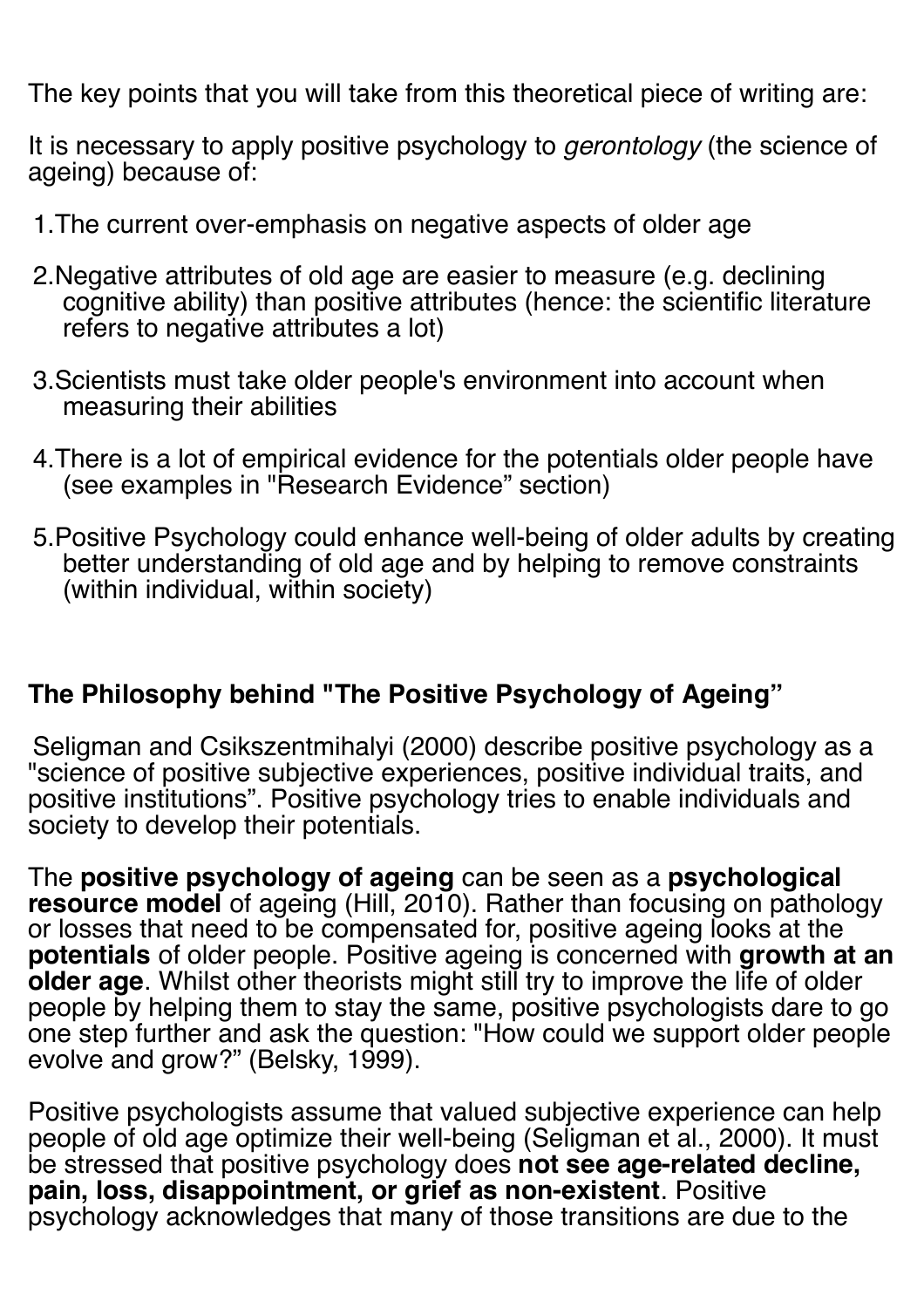increasing age. **However**, positive psychology is optimistic in terms of dealing with those negative aspects of old life by recruiting latent (Hill, 2010). It is suggested that older people may **learn to change** their personal **focus** by learning new strategies of how to become more accepting. A person may be helped to shift their expectations according to their changed abilities. The older person may learn not to expect that he/she can still drive to the shops and back by themselves (Hill, 2010). Accepting declining functioning does not mean that older people should not try to change what can be changed. Controlling symptoms of disease or preserving physical fitness are clearly endorsed by positive ageing proponents (Hill, 2010).

In sum, Positive psychology of ageing aims to establish techniques that enable individuals to **modify life routines** in order to **maintain psychological well-being by recruiting latent potentials and by responding flexibly to age-related changes** (Hill, 2010). Additionally, it is seen important to empower older adults' optimistic decision making processes whilst teaching acceptance of inevitable changes of ageing. In other words, positive psychologists claim that the older generation's mental and physical health can be improved by changing perspectives - within the individual and within society. Those claims seem particularly attractive when considering today's increasing proportion of older adults in society. Particularly applied psychologists will need to understand those clients' strengths better in order to support them (Ranzijn, 2002).

#### **Is There Sound Evidence to Back Up Positive Psychology's Claims to Enhancing Old Age, or are these Claims Wild and uncritical?**

How come positive psychologists are so confident that they can apply their concepts to gerontology? Positive psychology's approach to ageing sounds promising and optimistic, but is there any reason for their optimism? In the following you can read about two main areas of research that seem to indicate that positive psychology can keep their hopes up and continue to attempt improving well-being in old age.

## *In Old Age Things Can Be Changed:*

There is plenty of evidence showing that we do not have to give in to the idea of ageing in itself just causing disease and physical or cognitive decline. **Various studies show that older adults can** actually do something to **improve their physical as well as their mental health**. McMurdo (2000) showed that regular moderate exercise for about 30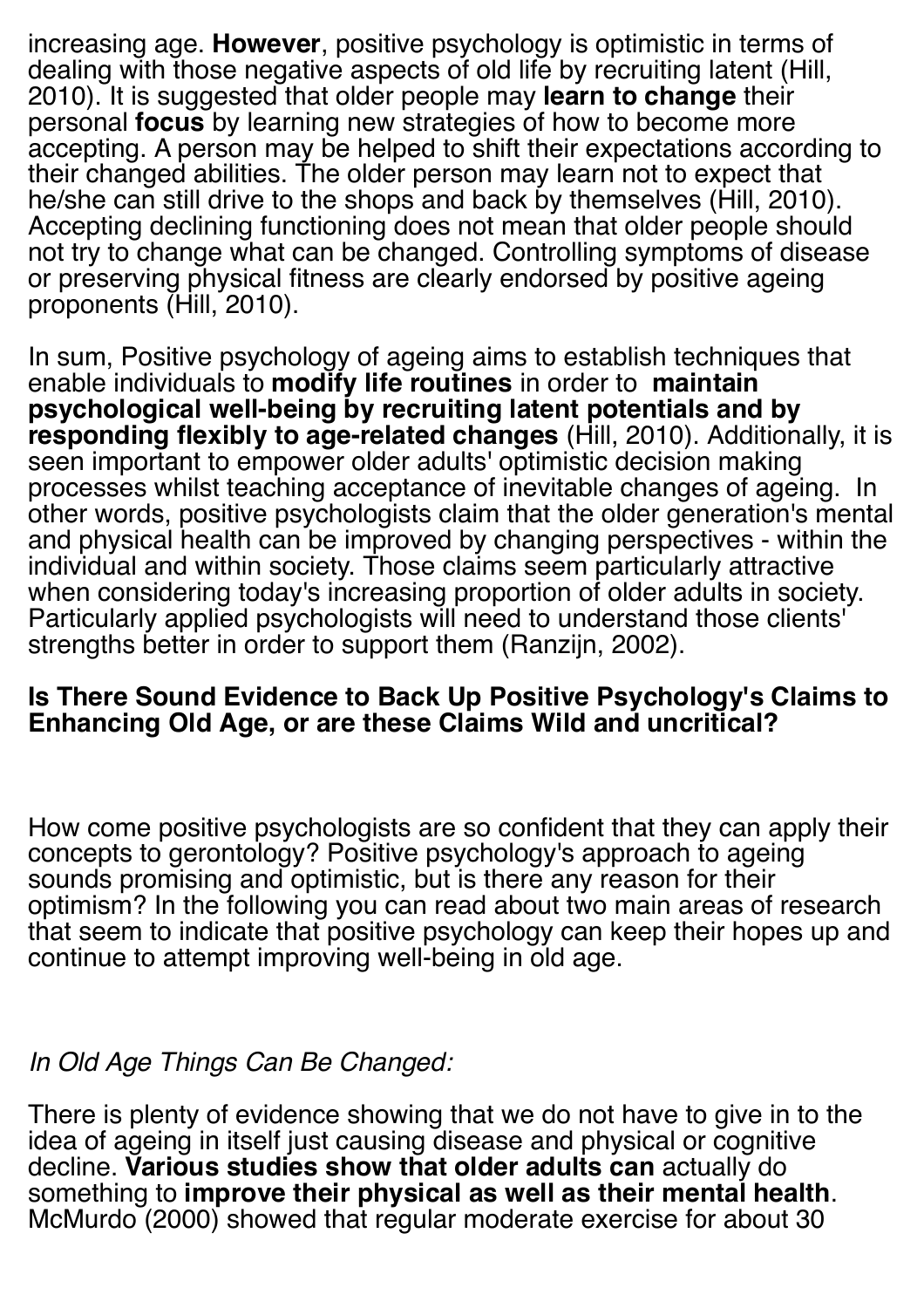minutes on most days could enhance people's **physical capacity** by 10 to 15 years. Other research demonstrates how people's attitudes and states of mind contribute to their physical well-being. Subjective self-ratings of health (i.e. what would you say your health is like these days) were found to be better predictors of morbidity and mortality than physical health assessments (Helmer, Barberger-Gateau, Letenneur, & Dartigues, 1999). Further, Reuters (2000) showed that individuals with coronary artery disease and an angry disposition are at a higher risk of worsening their **heart condition** than those with the same heart problems not displaying anger frequently. Other research shows that positive mood and taking part in enjoyable activities is more strongly related to self-rated health than are functional ability and medical indicators (Benyamini, Idler, Leventhal, & Leventhal, 2000). Levy, Hausdorff, Hencke, and Wei (2000) 62 - 82 year old men and women were exposed to hearing either **positive stereotypical, age-related words** like "wise" or "insightful" or negative stereotypical words like "dependent" or "forgetful" whilst performing on a cognitive challenge task. Participants of the positive stereotype group were found to exhibit **reduced cardiovascular stress** whilst participants in the negative stereotype group showed increased cardiovascular stress. Considering the amount of negative stereotypical feedback older people receives in today's society, we can only imagine the extent to which they are affected by this kind of environment.

In conclusion, although all of these studies do not show that psychological well-being causes physical well-being, a strong link between the two can be clearly detected. Positive psychology is therefore quite right when assuming that improving their psychological well-being can enhance older adults' physical health.

## *There are strengths older adults can recruit:*

Positive psychologists claim that qualities acquired with age and life experiences can help older adults buffer against mental illness and enhance personal well-being (Baltes, & Baltes, 1990; Duckworth, Steen, & Seligman, 2005). Hence, the positive psychology of ageing wants to **point to and enhance the strengths and potentials old age can bring**. In their review on "Emotion in Late Adulthood" Strongman and Overton (1999) explain that emotion is one of the dimensions that does not have to decline in old age. These authors state that the ability to **regulate emotions** could be seen as a central theme for resilience in old age. Old age could be a phase during which people learn to regulate their emotions even better. Strongman and Overton go even further by claiming that this period in life could be a time of increased emotional intelligence when people are increasingly sensitive to emotional underpinnings of their social interaction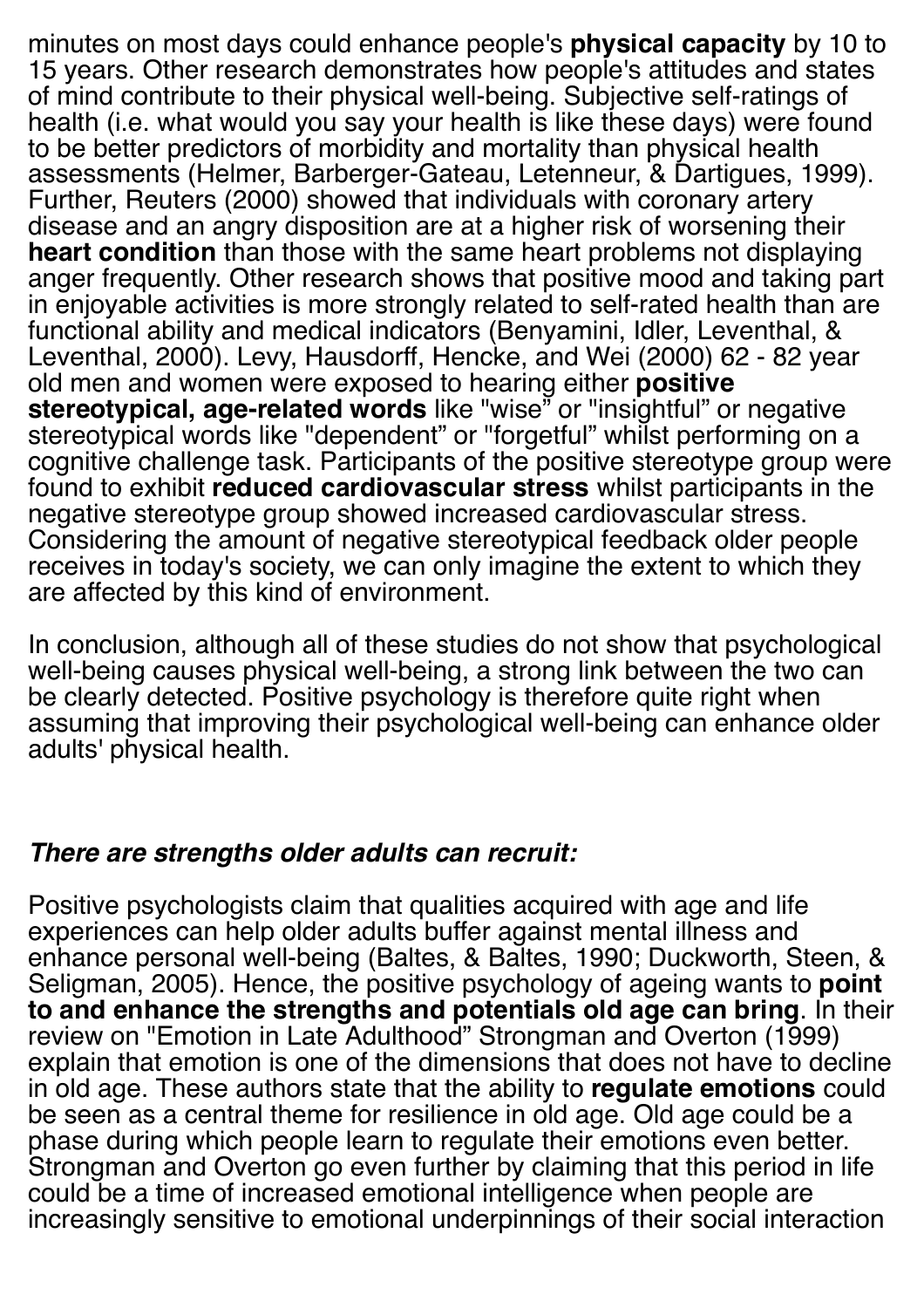and when people are able, more than ever, to regulate their own emotional reactions. All of this may lead individuals to enhance their experiences in late adulthood. Various research testing younger and older adults in problem solving tasks during stressful situations supported Strongman and Overton's argument (Blanchard-Fields, & Coats, 2008; Castensen, Pasupathi, Mayr, & Nesselroade, 2000). Overall, older adults are found to be better at regulating their own and sensing others' emotions than younger adults. One study by Dittmann-Kohli (1990) demonstrated that older adults use optimal strategies to create positive meaning. The research compared young and elderly people completing self-describing statements. The older adults altered the content and standards of self- and life evaluation statements in a way in which they achieved self- and life acceptance. In comparison to the younger participants, older adults exhibited less self-criticism and viewed life goals as having been obtained. Dittmann-Kohli concluded that these **acceptance strategies** which resulted in the **construction of meaning** helped the older participants cope with their life circumstances in an optimized manner. Another possible gain in old age would be wisdom. **Wisdom** can generally be defined as the ability to think and act using knowledge, experience, understanding, common sense, and insight. Older adults clearly have had a greater chance than younger people to develop those cognitive, affective, and reflective qualities through their life experiences. Those older people who are perceived to be "wise" were found to be more satisfied with life and less depressed in old age than those who do not show rich factual and procedural knowledge, lifespan contextualism, relativism of values and life priorities, and recognition and management of uncertainty (Baltes, & Staudinger, 2000). Finally, Ranzijn & Grbich (2001) argue that older adults possess the ability to **appreciate the beauty of life** and do therefore have a higher potential to contribute to society by getting passionately involved in family and community life.

*Conclusion***:** Considering the examples above it becomes clear that old age does not have to mean decline and giving up. There are health and well-being areas that can be changed with only little effort. Furthermore, positive psychology can emphasize the strengths and gains that are very much associated with old age. Recruiting such potentials by introducing changes to how we view and "do" old age could be promising. In the following section you will be able to learn more about how positive psychology applies its ideas to the actual lives of older adults. You may then form your own opinion on whether positive psychology can really change the field of gerontology....

# **Applications of Positive Psychology with respect to Ageing**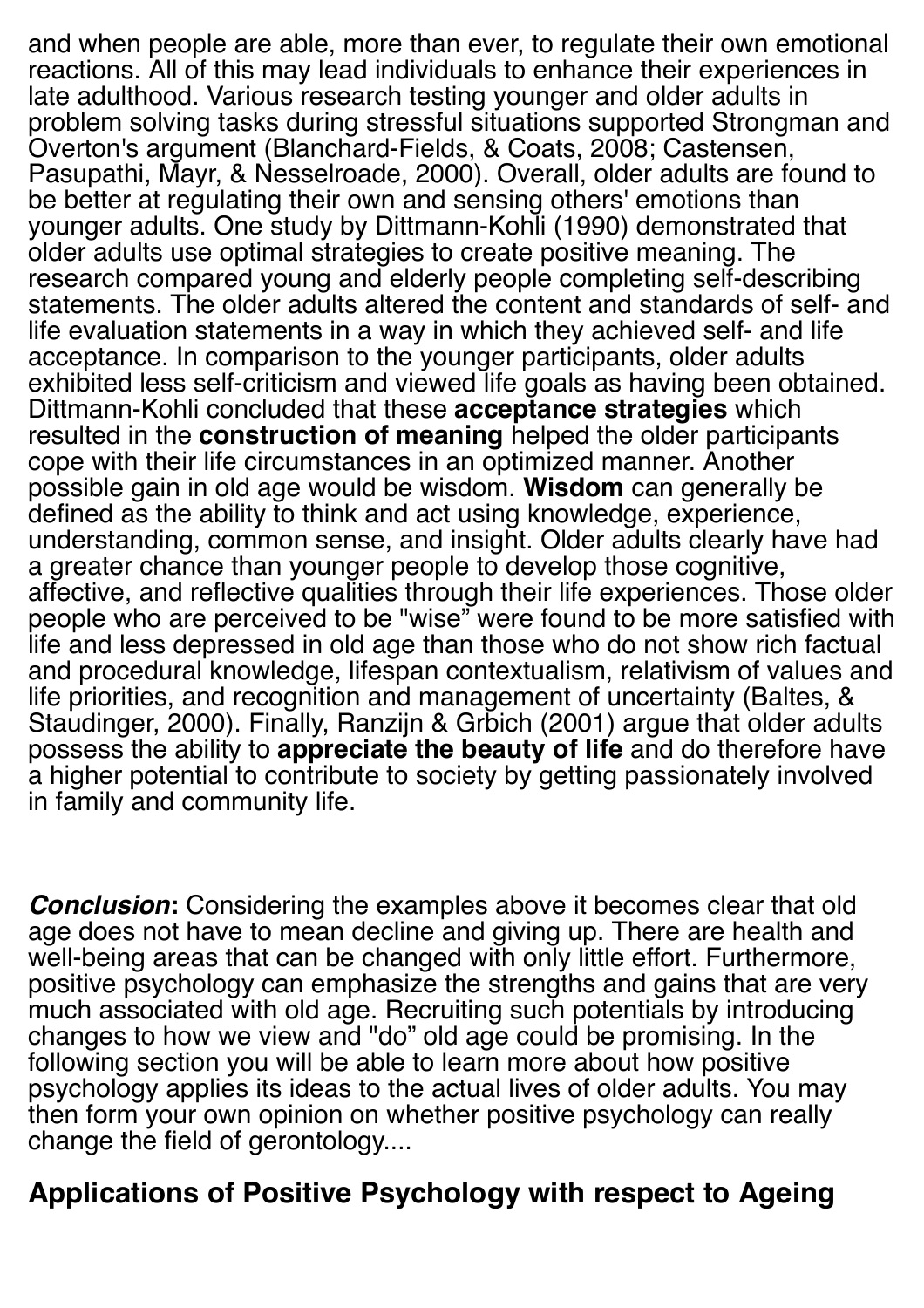The applications of positive psychology, especially in the area of gerontology, seek to increase well-being, self efficacy, optimism, gratitude and over all satisfaction with life. With an increasingly ageing population, this field of research and its practical application to society is incredibly important.

Positive psychology is tackling the common negative perception of ageing (see above) and is doing so through influencing the self-perceptions the ageing population hold about themselves, societal perceptions and the role of corporate and public policy.

#### **Self-Perception**



If a society at large believe that older people are senile, needy and useless then why should older people believe anything different? If this belief is adopted by the ageing population it becomes a self-fulfilling prophecy which ultimately leads to an ageing process much like the negatively portrayed one as described above. This is what necessitates the internal change to achieve a concept defined as 'successful ageing' which is a set of strategies and techniques to maintain a positive state of mind and engage in activities which lead to a more sound and healthy state of wellbeing (Centre for Confidence and Well-Being).

Negative aspects of ageing should not be emphasised. Instead, positives and strengths of the ageing process such as curiosity, love of learning, sense of fairness and forgiveness and self-regulation which all increase with age should take centre stage (Wood, Liney, Maltby, Kashdan & Hurling, 2011). Focussing more on these advantageous aspects of ageing - an individual's confidence in themselves increases and can act as a buffer against mental illness. In fact, research has found that holding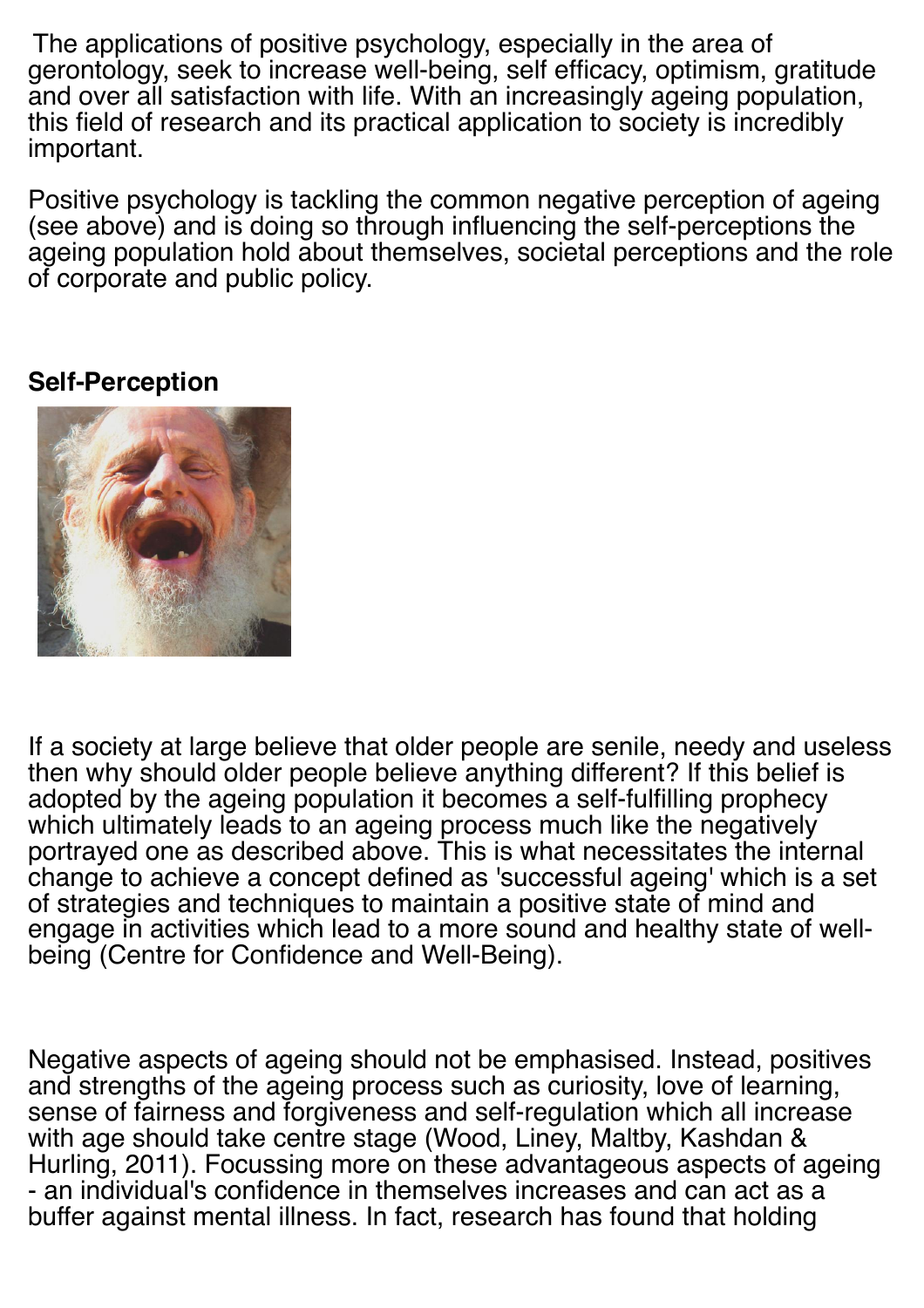positive views about life expectancy and quality of life itself has led to an increase in longevity by 7.6 years illuminating the power of a positive selfconcept and belief in self-efficacy (Levy, Ashman & Dror, 2000). Promoting this shift of focus to both the ageing population and society at large is central in overcoming the harmful stereotype of ageing.

Practically, there are many techniques that older people can adopt in order to bolster positive well-being - both physically and psychologically. Simple mental exercises on both memory and reasoning can lead to increased performance in both and by generally not adhering to the idea that mental decline is inevitable with age, older people can experience higher confidence in themselves and a subsequent higher quality of life (Ball et al, 2002). Another technique that can be adopted is Seligman's ABCDE learned optimism model. This can be applied to anyone but is particularly helpful to the ageing population where they can - due to negative stereotyping - fall into the trap of learned helplessness. The model is a five-step process that involves the reconsideration and future attribution of negative life events and putting them into a more positive perspective. Optimists have been shown to have overall better health across all dimensions so this technique can aid in achieving that goal.

These techniques in general are tools that can be employed to challenge the negative stereotype of ageing. Another common belief is that old people are useless. However, by encouraging them to take part in voluntary work for example, they are given a sense of purpose that is fulfilling for them and useful in society. Teaching to take control of your own life and through assistive techniques on how to keep healthy is vital in maintaining a positive self-concept.

Some events are set up specifically for this purpose. For example a 'Wisdom and Flamboyance' event was held in Oran Mor in Glasgow to focus on mental health in the ageing population centred not around the absence of mental issues but on healthy living and strengths which can be emphasised through useful techniques. Businesses and regular people alike attended this event with hugely successful outcomes with regards to the perception of ageing and more importantly a focus on 'successful ageing'.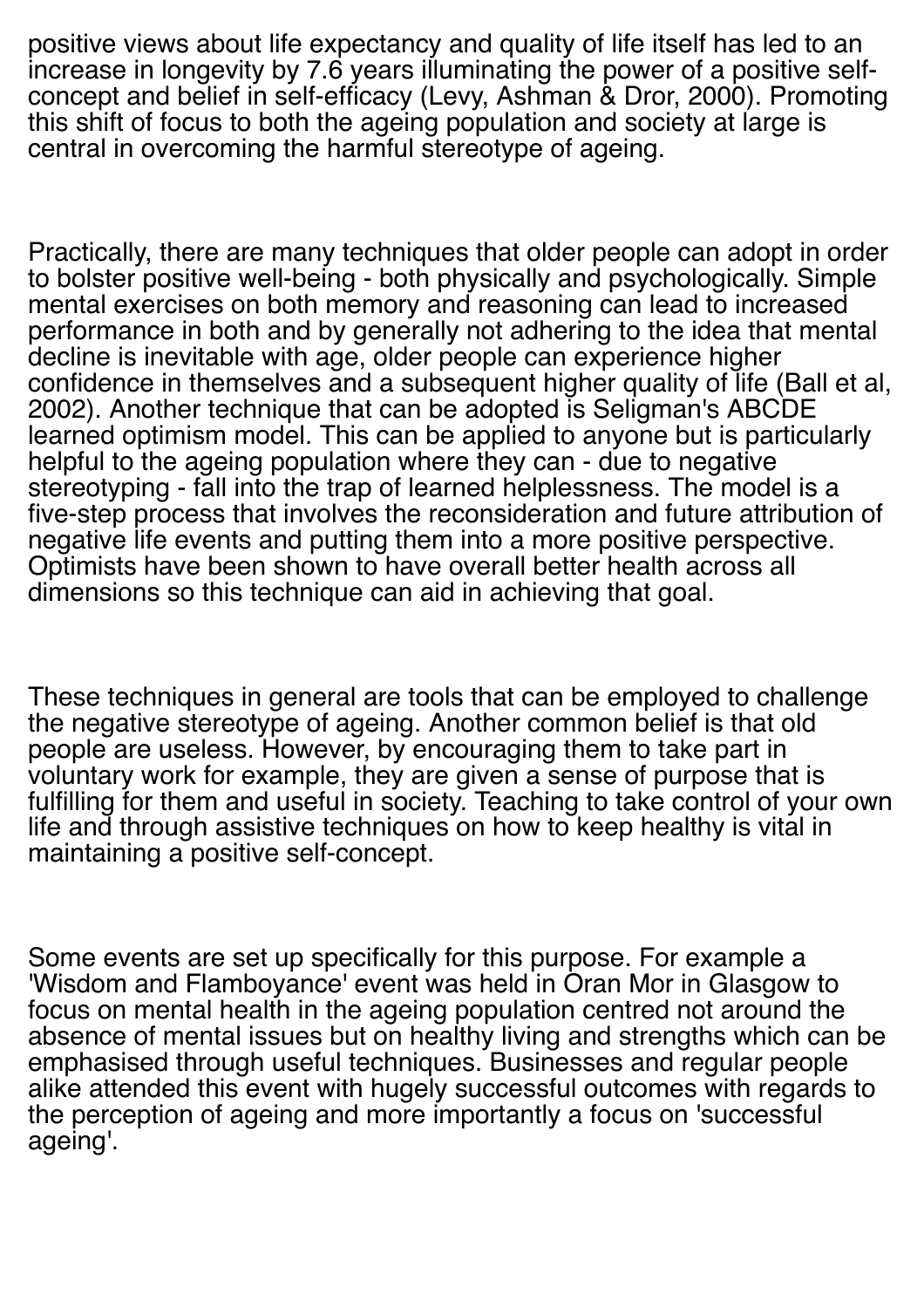With ageing comes declines - this is fact but these declines shouldn't be the defining characteristic of any person. Of course motor function will decrease due to the ageing of the body but even this can be countered as nearly all negatives of the process can. One study examined a nursing home who set up an exercise program for residents (mean age 87) and results showed a 100% increase in muscle tone, swifter walking and more fluidity and power in everyday movements (Bassey, 1997). These declines need to be viewed in a positive light and not so quickly adhere to common negative popular beliefs. Subjective happiness need not diminish with age. In fact a U-shaped function shows that happiness dips in mid-to-late forties but increases thereafter (Banks, Breeze, Lessof & Nazroo, 2006). You don't have to feel unhappy because you're old - just don't think that way and you won't!

# **Wider Society**

Many of the techniques described to aid in the self-perception of older people can be rolled out to incorporate wider society and tackle the negative stereotype associated with ageing. The goal is to examine the application of positive psychology with respect to intervention for older people and not focus on pathologies and weakness but instead on strengths and virtues of an ageing population (Ho, Yeung & Kwok, 2014). Only through this can the perception of negative ageing be reversed.

Challenging what is taken for granted that old people are not as valuable in society as young people is a central problem in societal perception. Instead, by gaining knowledge from older people and their wealth of experiences a dual benefit is derived - learning takes place and the older person achieves a sense of meaning and worth. These very simple changes could bring about a lot of good were they implemented properly. This change similarly needs to reach mass media as a vehicle for perpetuating negative stereotypes of older people.

Even more education on the topic of ageing and specifically the concept of 'successful ageing' will help wider society understand and empathise more with the problems faced by ageing people and help in a shift in attitude. This should encourage people to value the contribution older people can make to their lives so that they can remain valued members of the community.

# **Corporate and Social Policy**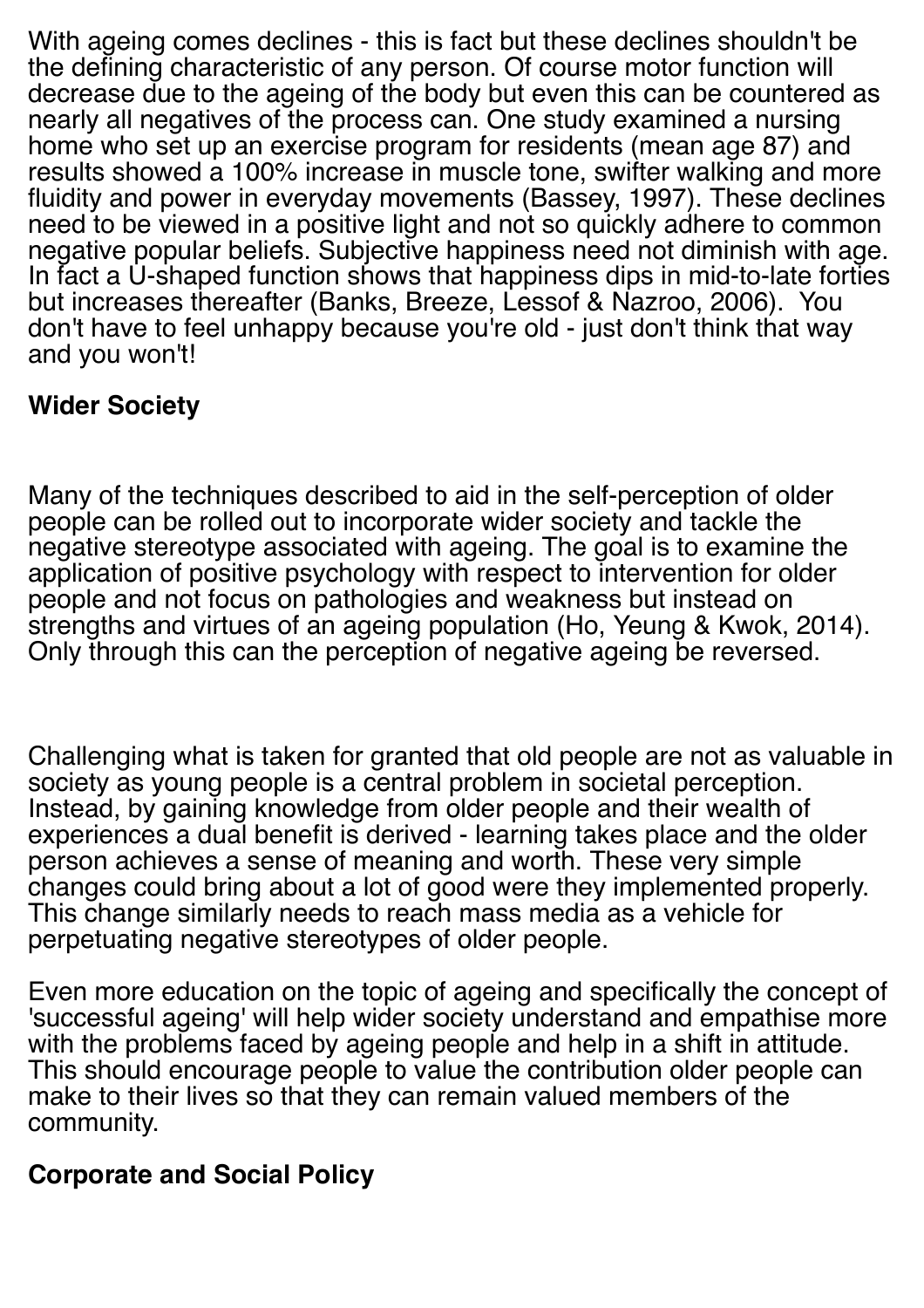Addressing internal perceptions and beliefs about an ageing population is important. However, unless it leads to practical and visible change then there is still work to be done. Thankfully, positive psychology has already played a role in changes in both social and corporate policy which address the problems associated with ageing. The Department of Health has adopted a new assessment process with respect to treatment and diagnosis that aims to put older people at the centre of their care (London).

An additional beneficial action is increasing the breadth of the term "wellbeing" to incorporate physical and mental health and not have it as a term to be used only when someone is suffering. Similarly, an expanded education on well-being and support for older people should be receiving attention, and in some areas of social policy, already is (Audit Commission).

However, there are still ways to go in implementing further change involving building on and creating new policies for both corporate and social environments. These include:

- •More funding to be contributed to efforts at a local level involving older people and their resident communities in addition to research on how positive psychology initiatives could be implemented across the community to increase well-being.
- •Affording older people more choice with regards to work and retirement where they could carry on to use their skills and retain a sense of purpose. Similarly, create more volunteering projects that older people can participate in and market these to them directly.
- •Generating strategies to advance the development of skills that contribute to healthier older age. These encompass both physical and mental exercises in addition to mindfulness meditation that studies have shown reduces the thinning of the cortex associated with ageing.

From the 'Wisdom and Flamboyance' event in Glasgow many business representatives said that they would return and re-evaluate what they do with respect to older employees and change attitudes in their company which is a good sign suggesting that more of these events should be held.

# **References**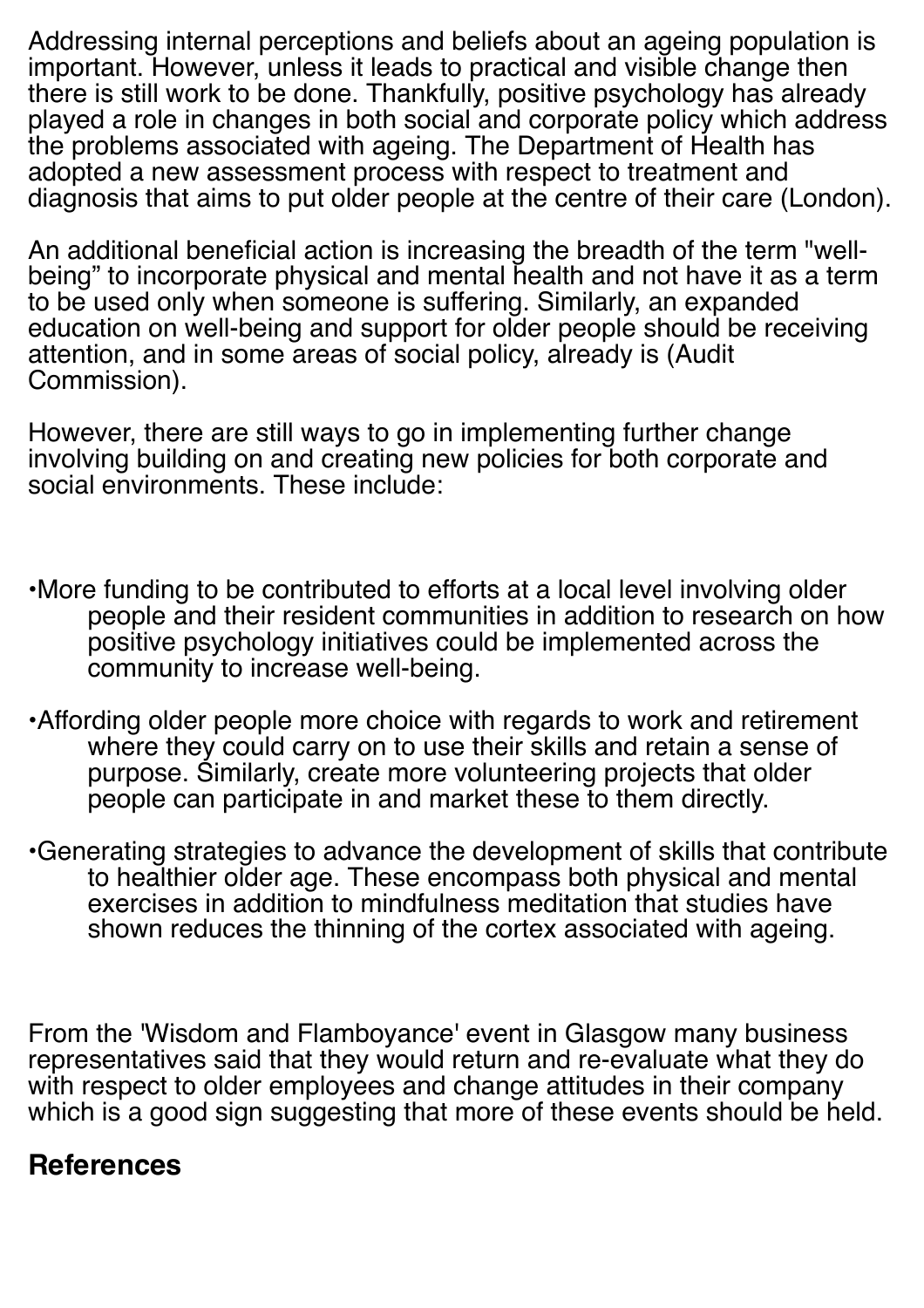Key:

\*\* Most recommended

\* Recommended

\*\*Ranzijn, R. (2002). Towards a Positive Psychology of Ageing: Potentials and Barriers. *Australian Psychologist*, 37 (2), 79-85. *(Main reference, summary main points see above)*

\*\* Westerhof, G.J., Whitbourne, S.K., Freeman, G.P. (2011) The aging self in a cultural context: The relation of Conceptions of aging to identify processes and self-esteem in the United States and the Netherlands. *The journals of Gerontology, Series B: Psychological Sciences and Social Sciences, 67(1), 52-60*

\*Dittmann-Kohli (1990). The Construction of Meaning in Old Age: Possibilities and Constraints. Ageing and Society, 10 (3), 279-294. *(Interesting study, although a bit dated, easy and quick read)*

\*Levy, B.R., Hausdorff, J.M., Hencke, R., & Wei, J.Y. (2000). Reducing cardiovascular stress with positive self-stereotypes of aging. J*ournal of Gerontology: Psychological Sciences*, 55B, P205-P213. (Interesting study, good example of how influential stereotypes can be)

\*Seligman, M.E., & Csikszentmihalyi, M. (2000). Positive psychology: An introduction. American Psychologist, 55, 5-14. *(Great for getting general idea of what positive psy is, probably good for exam prep!)*

\*Strongman, K.T.; Overton, A. E. (1999). Emotion in late adulthood. Australian Psychologist, 34, 104-110. *(Interesting read, but more philosophical)*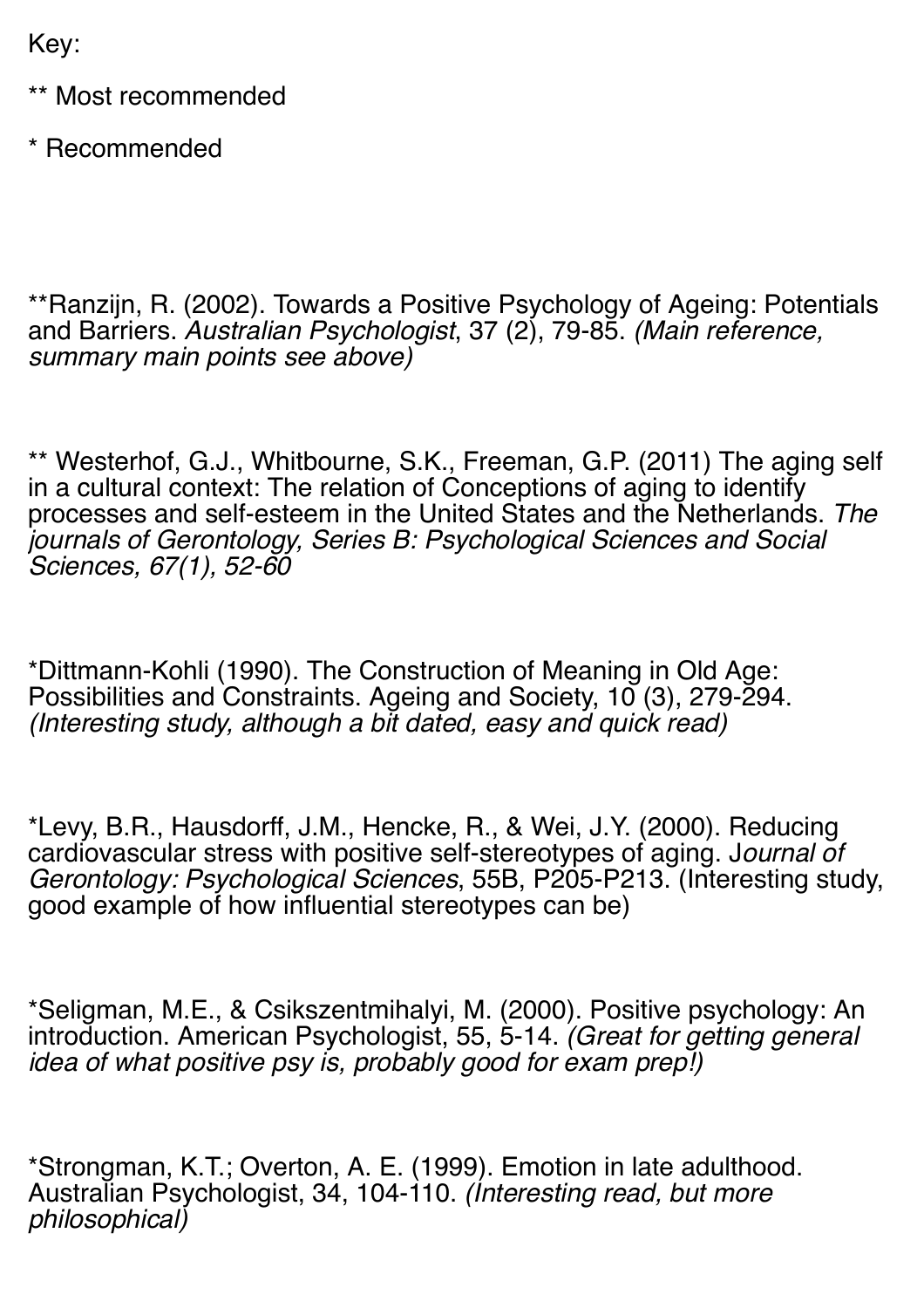Audit Commission and Better Government for Older People (2004), Older People: Independence and Well-Being, London: Audit Commission

Ball, K., Berch, D. B., Helmers, K. F., Jobe, J. B., Leveck, M. D., Marsiske, M., ... & ACTIVE Study Group. (2002). Effects of cognitive training interventions with older adults: a randomized controlled trial. Jama, 288(18), 2271-2281.

Baltes, P.B. & Staudinger, U.M. (2000). Wisdom: A metaheuristic (pragmatic) to orchestrate mind and virtue toward excellence. *American Psychologist*, 55, 122-136.

Baltes, P.B., & Baltes, M.M. (1990). Psychological perspectives on successful aging: The model of selective optimization with compensation. In P.B. Baltes & M.M. Baltes (Eds.), *Successful aging: Perspectives from the behavioural sciences* (pp. 427-460). Cambridge, UK: Cambridge University Press. *(If you are interested in "successful ageing" approach, which is briefly mentioned above, no deep knowledge needed to understand positive approach)*

Banks, J., Breeze, E., Lessof, C., & Nazroo, J. (2006). Retirement, health and relationships of the older population in England: The 2004 English Longitudinal Study of Ageing (Wave 2).

Bassey, E. J. (1997). Physical capabilities, exercise and aging. Reviews in Clinical Gerontology, 7(04), 289-297.

Blanchard-Fields, F. (2009). Flexible and adaptive socio-emotional problem solving in adult development and aging. Restorative neurology and neuroscience, 27(5), 539-550.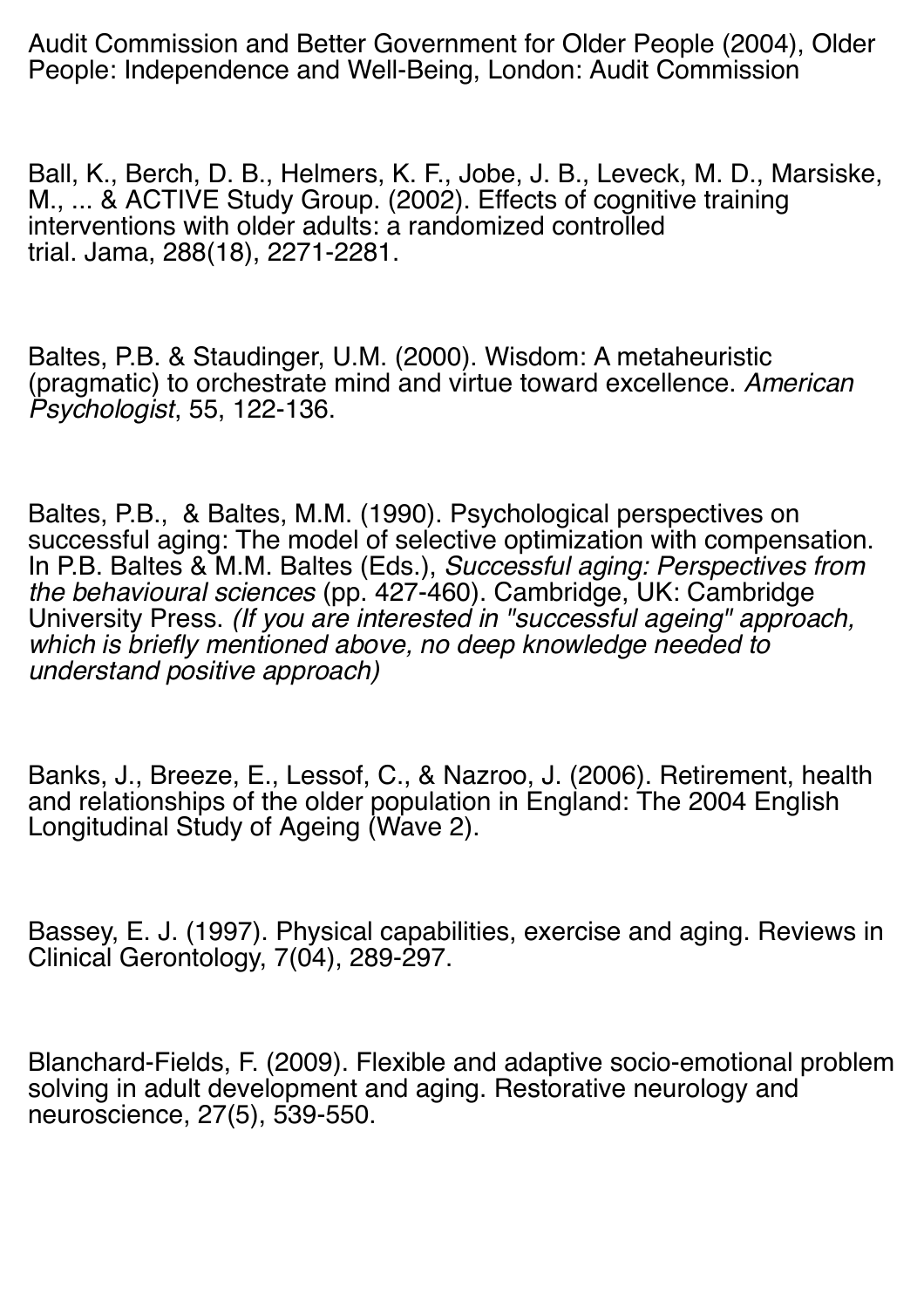Branscombe, N.R., Schmitt, M.T., Harvey, R.D. (1999) Perceiving pervasive discrimination among young African Americans: Implications for group identification and well-being. *Journal of Personality and Social Psychology, 77, 135-149*

Furman, F.K. (1997) Facing the Mirror: Older Women and Beauty Shop Culture.

Halpern, D. (2010) Giving, well-being and behavioural science. Retrieved on 02/02/15 at

Harper, S., Levin, S. (2003) Changing families as societies age: care, independence and ethnicity. *Oxford Institute of Ageing, University of Oxford.*

Helmer, C., Barberger-Gateau, P., Letenneur, L., & Dartigues, J.F. (1999). Subjective health and mortality in French elderly women and men. Journal of Gerontology: Social Sciences, 54B, S84-S92.

Ho, H. C., Yeung, D. Y., & Kwok, S. Y. (2014). Development and evaluation of the positive psychology intervention for older adults. The Journal of Positive Psychology, 9(3), 187-197.

Jones, O.R., Scheuerlein, A., Salguero-Gomez, R., Camarda, C.G., Schaible, R., Casper, B.B., Dahlgren, J.P., Ehrlen, J., Garcia, M.B., Menges, E.S., Quintana-Ascencio, P.F., Caswell, H., Baudisch, A., Vaupel, J.W. (2013) Diversity of aging across the tree of life. *Nature, 505, 169-173*

Kahana , E., Bhatta, T., Lovegreen, L.D., Kahana, B. (2013) Altruism, Helping, and Volunteering: Pathways to Well-being in Late Life. *Aging Health, 25(1). 159-187*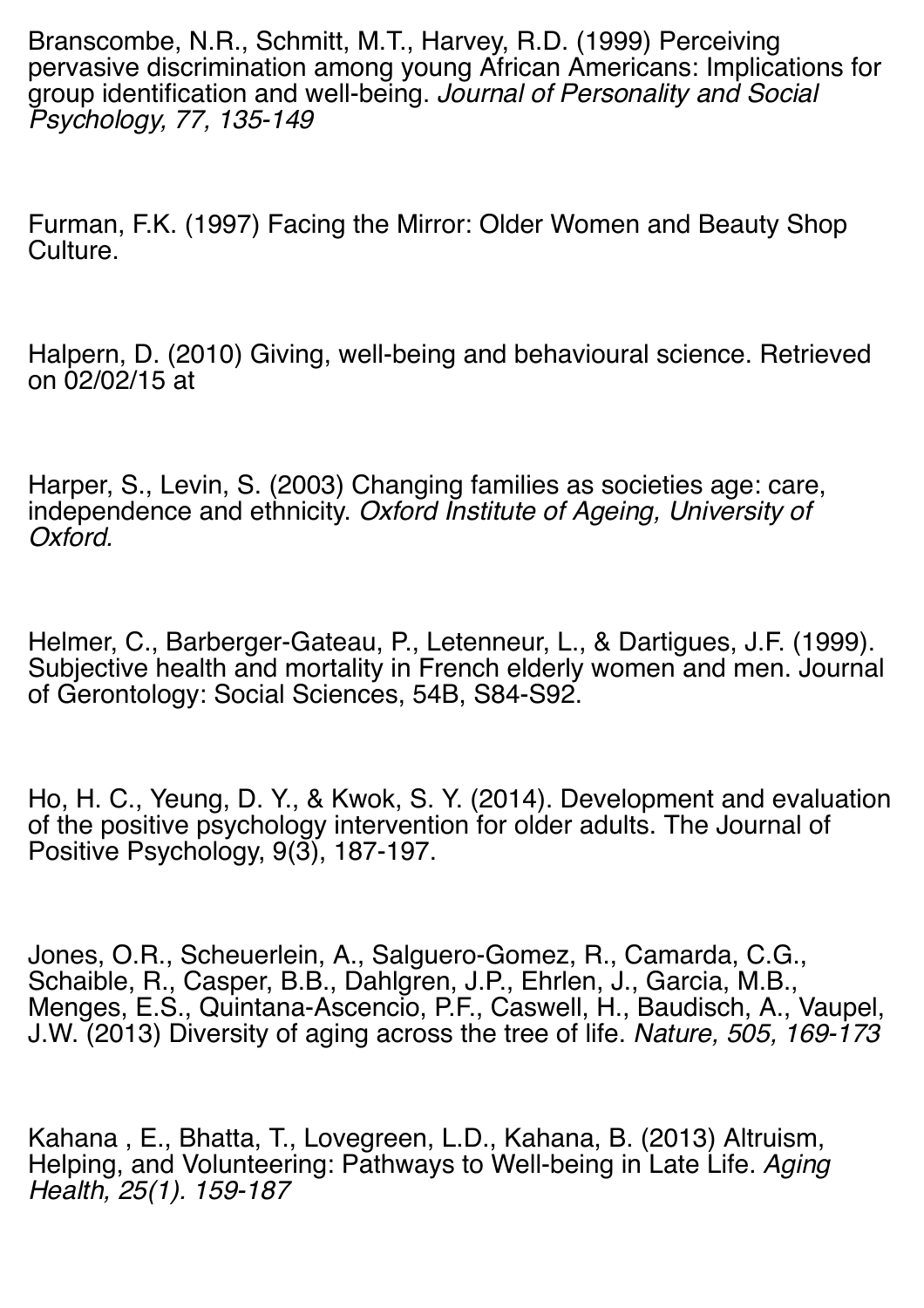Levy, B., Ashman, O., & Dror, I. (2000). To be or not to be: The effects of aging stereotypes on the will to live. OMEGA-DETROIT THEN NEW YORK-, 40(3), 409-420.

McMurdo, 2000. A Healthy old age: Realistic or futile goal? *British Medical Journal*, 321, 1149-1151.

National Service Framework for Older People, London (2001): Department of Health

Pinquart, M., Sorensen, S. (2003) Differences between caregivers and non-caregivers in psychological health and physical health: A Metaanalysis. *Psychology and Aging, 18(2), 250-267*

Pinquart, M., Sorensen, S. (2011) Spouses, adult children, and children inlaw as caregivers of older adults: A Meta-analytic comparison. *Psychology and Aging, 26(1), 1-14*

Ranzijn & Grbich (2001). Qualitative aspects of productive ageing. Australasian Journal on Ageing, 20, 62-66.

Rusk, R. D., & Waters, L. E. (2013). Tracing the size, reach, impact, and breadth of positive psychology. The journal of positive Psychology, 8(3), 207-221.

UK, dpro. 'Centre For Confidence And Well-Being, Support For Specific Groups'. Centreforconfidence.co.uk. N.p., 2015. Web. 2 Feb. 2015.